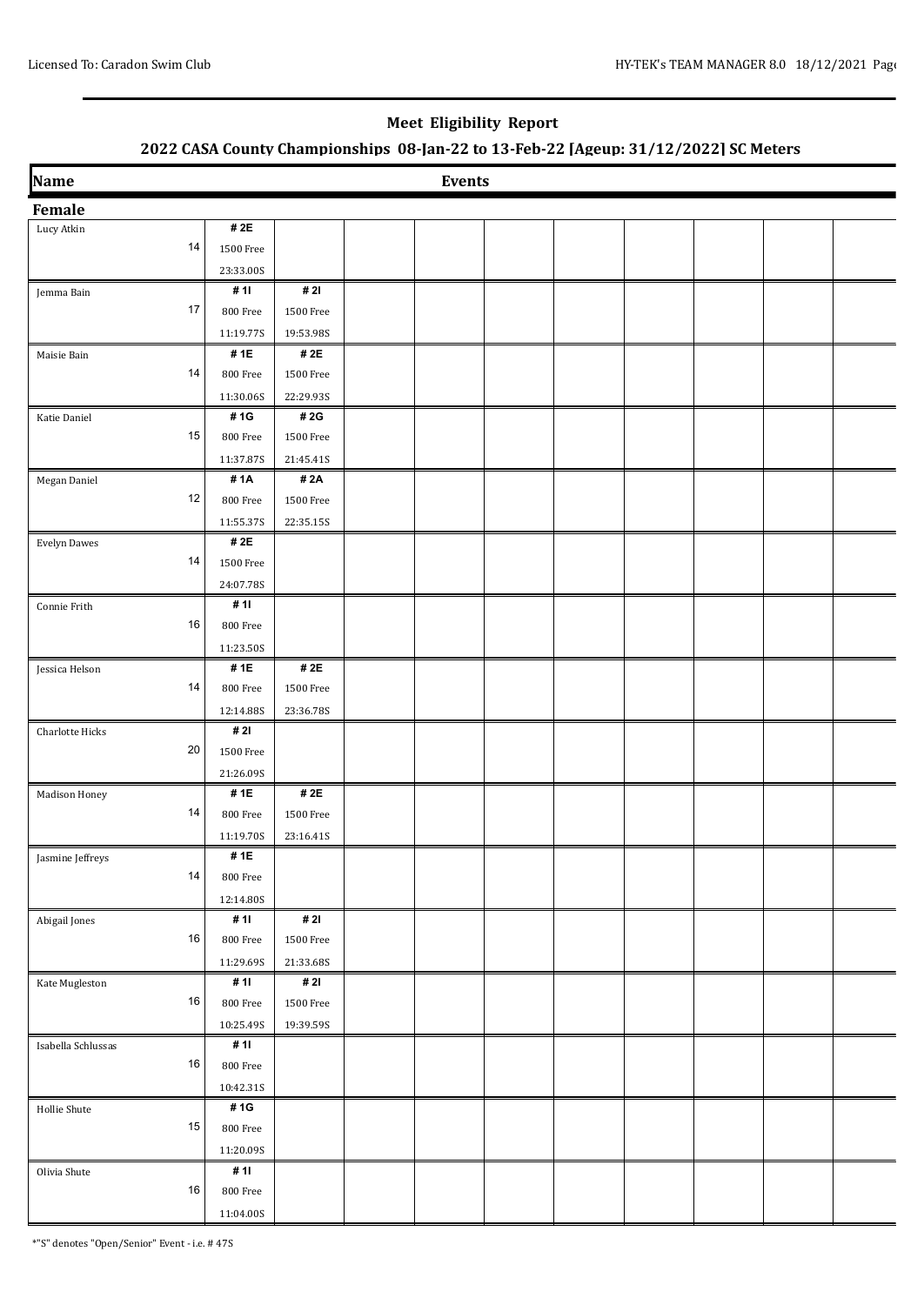## **Meet Eligibility Report 2022 CASA County Championships 08-Jan-22 to 13-Feb-22 [Ageup: 31/12/2022] SC Meters**

| Name            | <b>Events</b> |  |  |  |  |  |  |  |  |  |
|-----------------|---------------|--|--|--|--|--|--|--|--|--|
| Rosie Spry      | #2E           |  |  |  |  |  |  |  |  |  |
| 14              | 1500 Free     |  |  |  |  |  |  |  |  |  |
|                 | 23:37.34S     |  |  |  |  |  |  |  |  |  |
| Jessica Stewart | # 11          |  |  |  |  |  |  |  |  |  |
| 17              | 800 Free      |  |  |  |  |  |  |  |  |  |
|                 | 10:45.83S     |  |  |  |  |  |  |  |  |  |
| Mia Taylor      | #1E           |  |  |  |  |  |  |  |  |  |
| 14              | 800 Free      |  |  |  |  |  |  |  |  |  |
|                 | 11:57.37S     |  |  |  |  |  |  |  |  |  |
| Martha Whitley  | # 2C          |  |  |  |  |  |  |  |  |  |
| 13              | 1500 Free     |  |  |  |  |  |  |  |  |  |
|                 | 26:07.28S     |  |  |  |  |  |  |  |  |  |